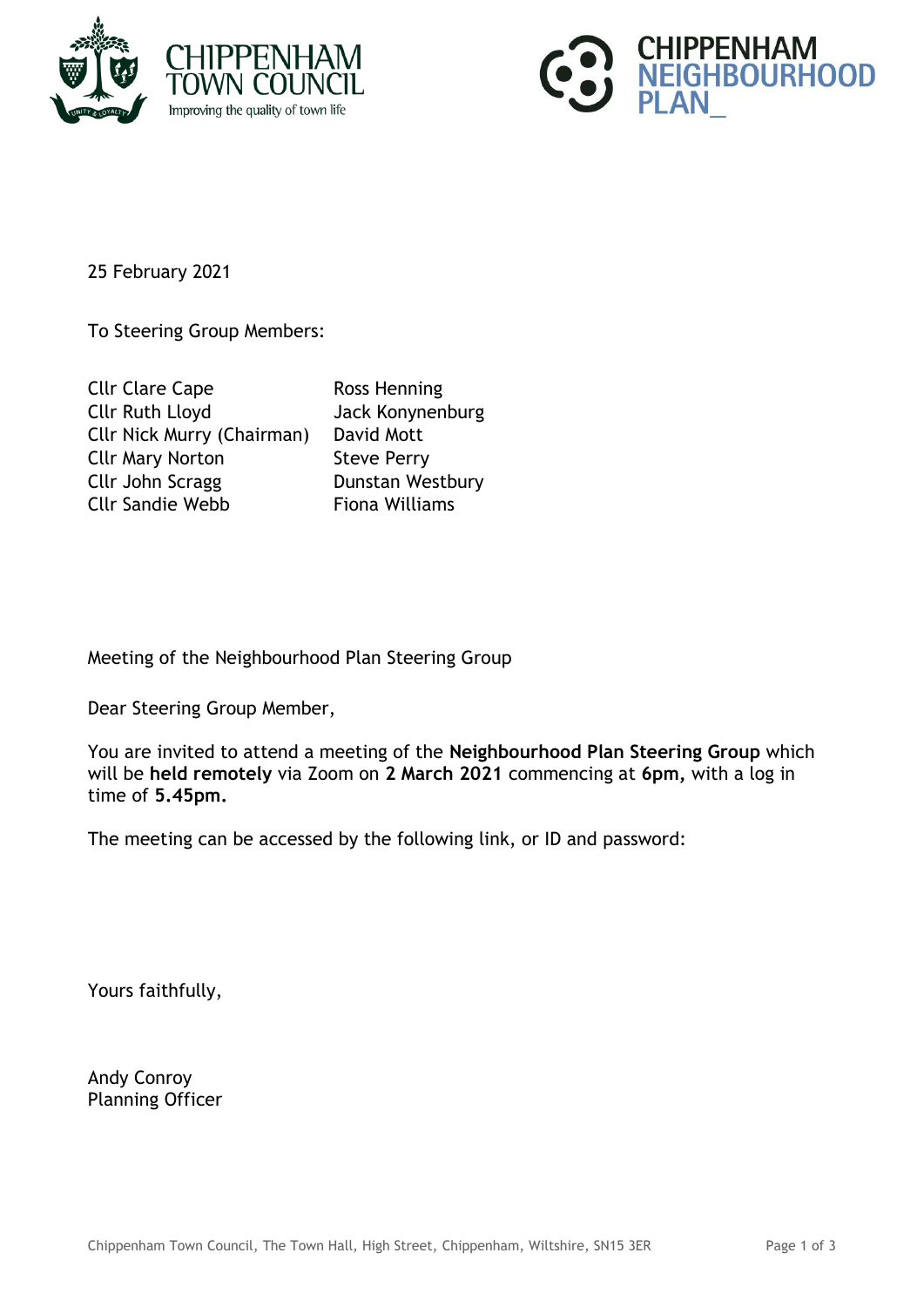## Agenda

## **Neighbourhood Plan Steering Group Meeting – 2 March 2021, 6pm, Remote Meeting (via Zoom)**

| 1. | <b>APOLOGIES FOR ABSENCE</b>                                                                                                                                                                                                                                                                                                               |
|----|--------------------------------------------------------------------------------------------------------------------------------------------------------------------------------------------------------------------------------------------------------------------------------------------------------------------------------------------|
| 2. | DECLARATION OF INTEREST                                                                                                                                                                                                                                                                                                                    |
|    | All Members of the Steering Group are reminded to declare any pecuniary or non-<br>pecuniary interests they may have, in accordance with the Town Council's latest<br>approved Code of Conduct                                                                                                                                             |
| 3. | PROTOCOL FOR VIRTUAL MEETINGS OF THE NPSG                                                                                                                                                                                                                                                                                                  |
|    | To note, and to apply, the Protocol to this virtual meeting (copy attached)                                                                                                                                                                                                                                                                |
| 4. | <b>MINUTES</b>                                                                                                                                                                                                                                                                                                                             |
|    | To approve as a correct record and to sign the draft minutes of the meeting held on 2<br>February 2021 (copy attached)                                                                                                                                                                                                                     |
| 5. | <b>CHAIRMAN'S ANNOUNCEMENTS</b>                                                                                                                                                                                                                                                                                                            |
| 6. | <b>WALPA UPDATE</b>                                                                                                                                                                                                                                                                                                                        |
|    | Chairman/Planning Officer to update Steering Group Members on recent WALPA actions                                                                                                                                                                                                                                                         |
| 7. | <b>COMMENTS ON VERSION 3 OF DRAFT PLAN</b>                                                                                                                                                                                                                                                                                                 |
|    | To provide any comments on Version 3 of the Draft Neighbourhood Plan & Annexes 1-3,<br>which have been revised as per amendments suggested by the Steering Group, the<br>Planning Consultant and the Planning Officer to Version 2:                                                                                                        |
|    | Notable additions/changes for the Steering Group to consider include:                                                                                                                                                                                                                                                                      |
|    | Addition of Energy Hierarchy and explanation to Sustainability & Climate Change<br>$\bullet$<br>Introduction                                                                                                                                                                                                                               |
|    | Update of Policy SCC1 Net Zero Carbon Development to reflect Government<br>response to Future Homes Standard consultation                                                                                                                                                                                                                  |
|    | Addition of Policy GI5 Green Buffers<br>Update of document to reflect latest proposed Wiltshire Local Plan Review<br>$\bullet$                                                                                                                                                                                                             |
|    | housing/employment figures<br>Addition of town centre boundary map/definition and update to reflect Wiltshire<br>$\bullet$<br>Retail and Town Centres Study in Town Centre Introduction section<br>Replacement of primary/secondary frontages with Primary Shopping Area in Policy<br>$\bullet$<br>TC7 Residential Uses in the Town Centre |
|    | Click links to clean and track changes versions of each document below:                                                                                                                                                                                                                                                                    |
| 8. | <b>OUTSTANDING ITEMS FOR NEIGHBOURHOOD PLAN</b>                                                                                                                                                                                                                                                                                            |
|    | To note and action the outstanding items which need to be resolved in order to progress<br>the Neighbourhood Plan, as set out in the Outstanding Items Report (copy attached)                                                                                                                                                              |